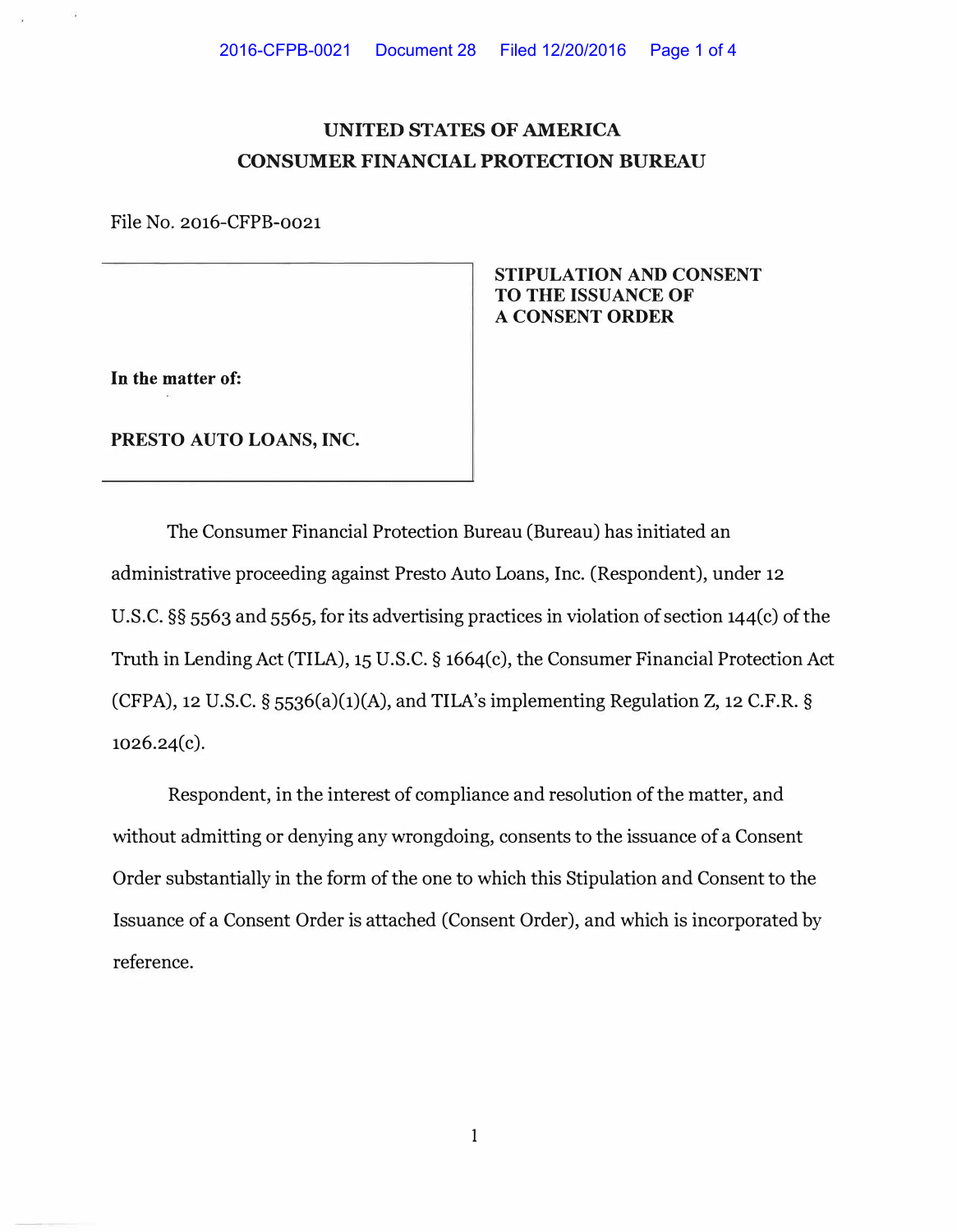G

In consideration of the above premises, Respondent agrees to the following:

## **Jurisdiction**

1. The Bureau has jurisdiction over this matter under sections 1053 and 1055 of the CFPA and section 1607 of TILA 12 U.S.C. §§ 5563, 5565. 15 U.S.C. §1607(a)(6).

## **Consent**

- 2. Respondent agrees to the issuance of the Consent Order and, without admitting or denying any of the findings of fact or conclusions of law, except that Respondent admits the facts necessary to establish the Bureau's jurisdiction over Respondent and the subject matter of this action.
- 3. Respondent agrees that the Consent Order will be deemed an "order issued with the consent of the person concerned" under 12 U.S.C. § 5563(b)(4), and agrees that the Consent Order will become a final order, effective upon issuance, and will be fully enforceable by the Bureau under 12 U.S.C. §§ 5563(d)(1) and 5565.
- 4. Respondent voluntarily enters into this Stipulation and Consent to the Issuance of a Consent Order.
- 5. The Consent Order resolves only Respondent's potential liability for law violations that the Bureau asserted or might have asserted based on the practices described in Section IV of the Consent Order, to the extent such practices occurred before the Effective Date and the Bureau knows about them as of the Effective Date. Respondent acknowledges that no promise or representation has been made by the Bureau or any employee, agent, or representative of the Bureau, about any liability outside of this action that may have arisen or may arise from the facts underlying this action or immunity from any such liability.

2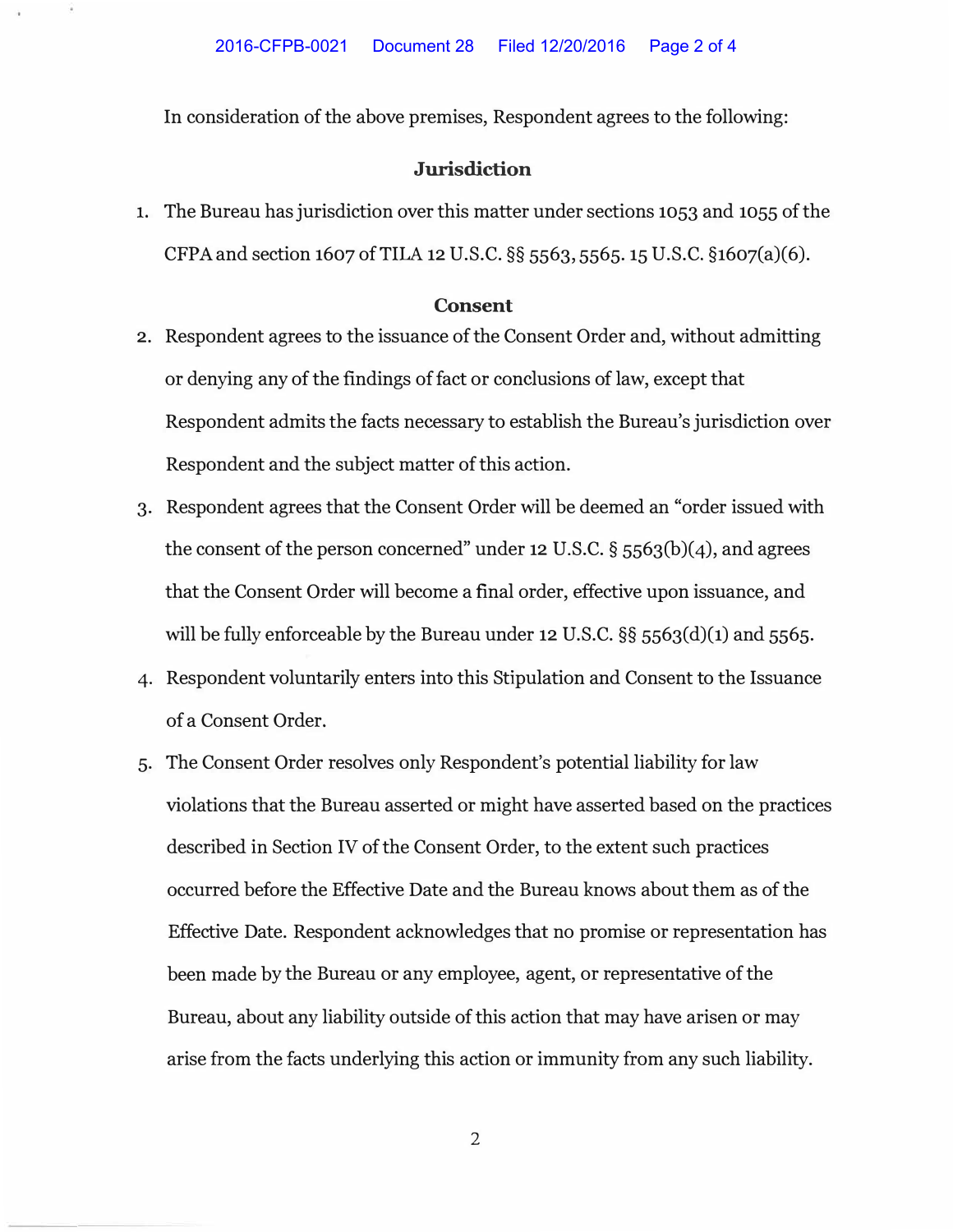- 6. Respondent agrees that the facts described in Section IV of the Consent Order will be taken as true and be given collateral estoppel effect, without further proof, in any proceeding before the Bureau to enforce the Consent Order, or in any subsequent civil litigation by the Bureau to enforce the Consent Order or its rights to any payment or monetary judgment under the Consent Order.
- 7. The terms and provisions of this Stipulation and the Consent Order will be binding upon, and inure to the benefit of, the parties hereto and their successors in interest.
- 8. Respondent agrees that the Bureau may present the Consent Order to the Bureau Director for signature and entry without further notice.

## **Waivers**

- 9. Respondent, by consenting to this Stipulation, waives:
	- a. Any right to service of the Consent Order, and agrees that issuance of the Consent Order will constitute notice to Respondent of its terms and conditions;
	- b. Any objection to the jurisdiction of the Bureau, including, without limitation, under section 1053 of the CFPA, 12 U.S.C. § 5563;
	- c. The rights to all hearings under the statutory provisions under which the proceeding is to be or has been instituted; the filing of proposed findings of fact and conclusions of law; proceedings before, and a recommended decision by, a hearing officer; all post-hearing procedures; and any other procedural right available under section 1053 of the CFPA, 12 U.S.C. § 5563, or 12 CFR Part 1081;